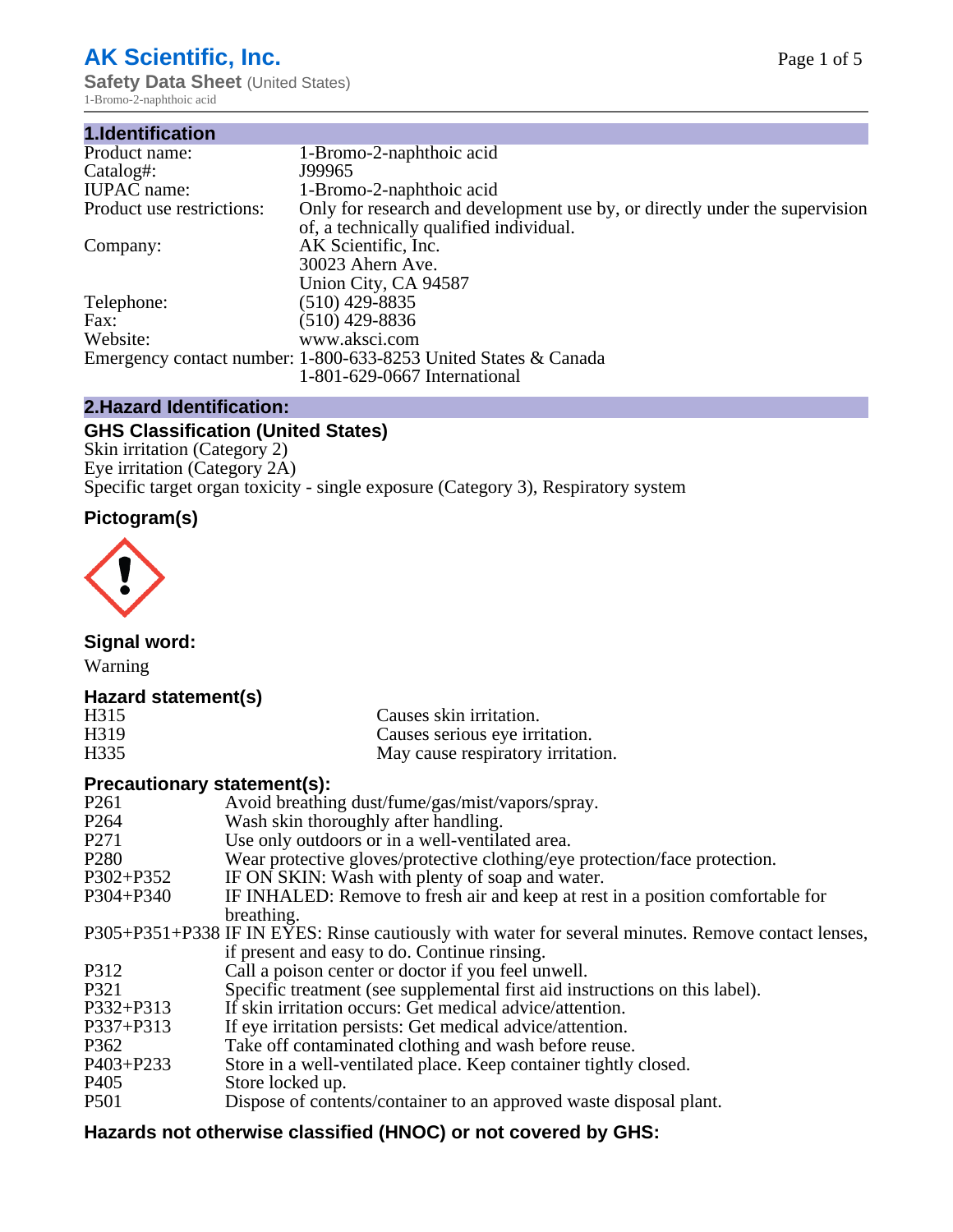#### None

## **3.Composition/Information on Ingredients**

Purity: 95%<br>EC: 243-

Synonyms: Not available. CAS#: 20717-79-7 243-984-9

# **4. First Aid Measures**

**General Information:** Immediately remove any clothing contaminated by the product. Move out of dangerous area. Consult a physician and show this safety data sheet.

**Inhalation:** Move person to fresh air. If not breathing, give artificial respiration. If breathing is difficult, give oxygen. Obtain medical aid.

**Skin contact:** Immediately flush skin with running water for at least 15 minutes while removing contaminated clothing and shoes. Wash clothing before reuse. Obtain medical aid immediately. **Eye contact:** Immediately flush open eyes with running water for at least 15 minutes. Obtain medical aid immediately.

**Ingestion:** Do NOT induce vomiting without medical advice. Rinse mouth with water. Never administer anything by mouth to an unconscious person. Obtain medical aid immediately.

**Most important symptoms and effects, both acute and delayed:** No further information available. Please see sections 2 and 11.

**Indication of any immediate medical attention and special treatment needed:** No further information available.

# **5. Fire Fighting Measures**

**Suitable extinguishing media:** Use water spray, dry chemical, carbon dioxide, or chemical foam. **Specific hazards arising from the chemical:** Carbon oxides, Hydrogen bromide.

**Advice for firefighters:** As in any fire, wear a NIOSH-approved or equivalent, pressure-demand, self-contained breathing apparatus and full protective gear. During a fire, irritating and highly toxic gases may be generated by thermal decomposition or combustion.

# **6. Accidental Release Measures**

**Personal precautions, protective equipment and emergency procedures:** Wear protective equipment and keep unprotected personnel away. Ensure adequate ventilation. Remove all sources of ignition. Prevent further leak or spill if safe to do so. For personal protective equipment, please refer to section 8.

**Environmental precautions:** Do not let product enter drains, other waterways, or soil.

**Methods and materials for containment and cleaning up:** Prevent further leak or spill if safe to do so. Vacuum, sweep up, or absorb with inert material and place into a suitable disposal container. Consult local regulations for disposal. See section 13 for further disposal information.

## **7. Handling and Storage**

**Precautions for safe handling:** Avoid contact with skin, eyes, and personal clothing. Wash hands thoroughly after handling. Avoid breathing fumes. Use only with adequate ventilation. Wear suitable protective clothing, gloves, and eye/face protection. Keep away from sources of ignition. Minimize dust generation and accumulation. Keep container tightly closed. Open and handle container with care. Do not eat, drink, or smoke while handling.

**Conditions for safe storage, including any incompatibilities:** Store in a tightly-closed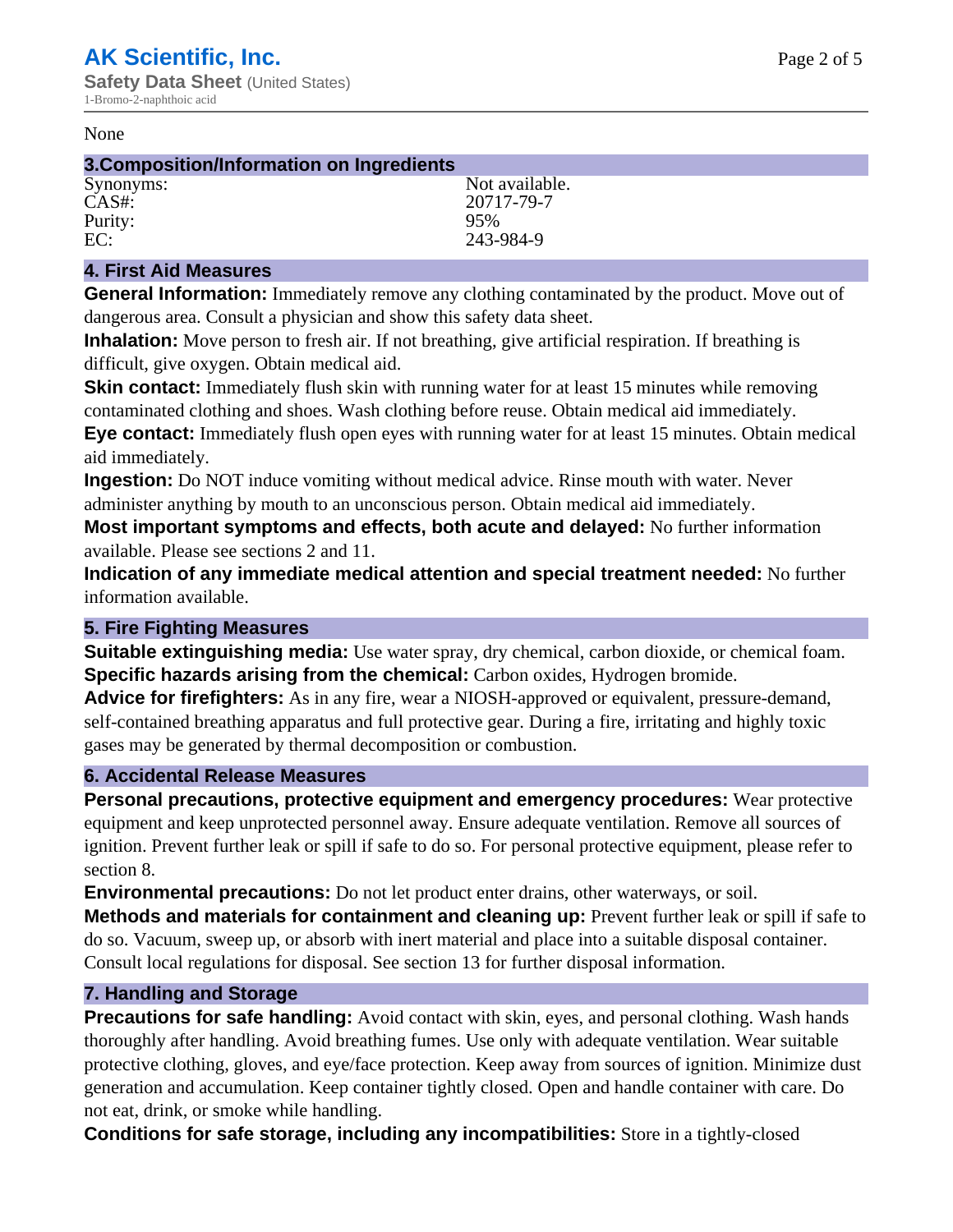container when not in use. Store in a cool, dry, well-ventilated area away from incompatible substances. Keep away from sources of ignition.

## **8. Exposure Controls/Personal Protection**

## **Exposure limits:**

| <b>OSHA PEL:</b>  | Not available. |
|-------------------|----------------|
| NIOSH REL:        | Not available. |
| <b>ACGIH TLV:</b> | Not available. |

**Appropriate engineering controls:** Avoid contact with skin, eyes, and clothing. Wash hands before breaks and immediately after handling the product. Facilities storing or utilizing this material should be equipped with an eyewash fountain. Use adequate general and local exhaust ventilation to keep airborne concentrations low.

#### **Personal protection**

| Eyes:        | Based on an evaluation of the eye or face hazards present, wear chemical splash-resistant<br>safety glasses or goggles with side protection. A face shield may be appropriate in some<br>workplaces. Use eyewear tested and approved under appropriate government standards |
|--------------|-----------------------------------------------------------------------------------------------------------------------------------------------------------------------------------------------------------------------------------------------------------------------------|
|              | such as OSHA 29 CFR 1910.133 or EU EN166.                                                                                                                                                                                                                                   |
| Hands:       | Wear gloves selected based on an evaluation of the possible hazards to hands and skin,                                                                                                                                                                                      |
|              | the duration of use, the physical conditions of the workplace, and the chemical resistance                                                                                                                                                                                  |
|              | and physical properties of the glove material.                                                                                                                                                                                                                              |
|              | Skin and body: Protective clothing must be selected based on the hazards present in the workplace, the                                                                                                                                                                      |
|              | physical environment, the duration of exposure, and other factors. No fabric can provide                                                                                                                                                                                    |
|              | protection against all potential hazards; therefore it is important to select the appropriate                                                                                                                                                                               |
|              | protective clothing for each specific hazard. At the minimum, wear a laboratory coat and                                                                                                                                                                                    |
|              | close-toed footwear.                                                                                                                                                                                                                                                        |
| Respiratory: | Respirators are not a substitute for accepted engineering control measures such as<br>enclosure or confinement of the operation, general and local ventilation, and substitution                                                                                            |
|              | of less toxic materials. When respiratory personal protective equipment is appropriate                                                                                                                                                                                      |
|              | based on an assessment of respiratory hazards in the workplace, use a NIOSH- or                                                                                                                                                                                             |
|              | CEN-certified respirator.                                                                                                                                                                                                                                                   |

| 9. Physical and Chemical Properties |                                                       |  |  |
|-------------------------------------|-------------------------------------------------------|--|--|
| <b>Physical State:</b>              | White to beige to yellow crystalline powder or powder |  |  |
| Molecular Formula:                  | C11H7BrO2                                             |  |  |
| Molecular Weight:                   | 251.08                                                |  |  |
| Odor:                               | Not available.                                        |  |  |
| pH:                                 | Not available.                                        |  |  |
| <b>Boiling Point Range:</b>         | Not available.                                        |  |  |
| Freezing/Melting Point:             | $191^{\circ}C$                                        |  |  |
| <b>Flash Point:</b>                 | Not available.                                        |  |  |
| <b>Evaporation Rate:</b>            | Not available.                                        |  |  |
| Flammability(solid,gas):            | Please see section 2.                                 |  |  |
| <b>Explosive limits:</b>            | Not available.                                        |  |  |
| Vapor Pressure:                     | Not available.                                        |  |  |
| Vapor Density:                      | Not available.                                        |  |  |
| Solubility:                         | Not available.                                        |  |  |
| <b>Relative Density:</b>            | Not available.                                        |  |  |
| Refractive Index:                   | Not available.                                        |  |  |
| Volatility:                         | Not available.                                        |  |  |
| <b>Auto-ignition Temperature:</b>   | Not available.                                        |  |  |
| <b>Decomposition Temperature:</b>   | Not available.                                        |  |  |
| <b>Partition Coefficient:</b>       | Not available.                                        |  |  |
|                                     |                                                       |  |  |

#### **10. Stability and Reactivity**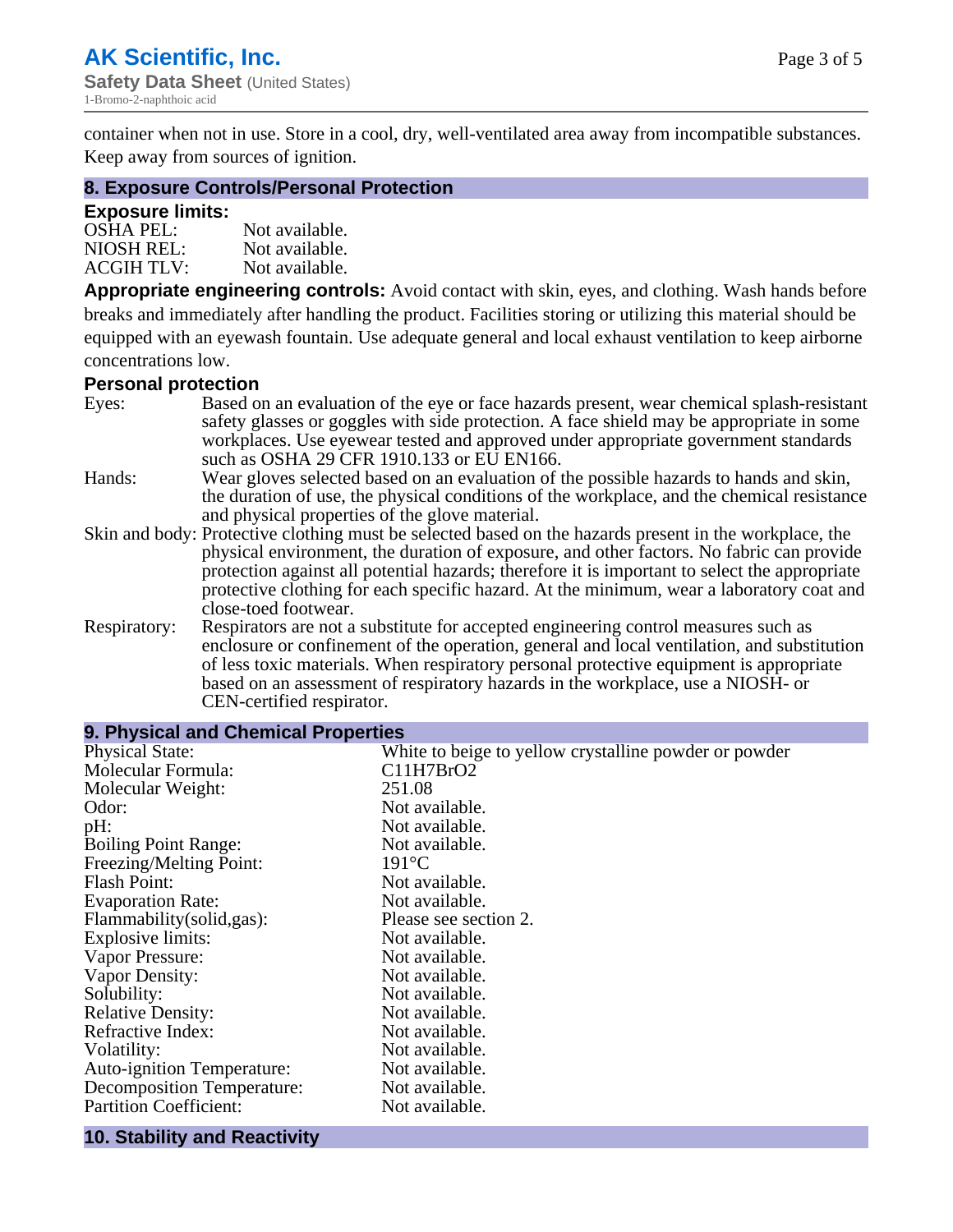| Reactivity:                         | Not available.                                       |
|-------------------------------------|------------------------------------------------------|
| Chemical stability:                 | Stable under recommended temperatures and pressures. |
| Possibility of hazardous reactions: | Not available.                                       |
| Conditions to avoid:                | Dust generation.                                     |
| Incompatible materials:             | Strong oxidizing agents.                             |
| Hazardous decomposition products:   | Carbon oxides, Hydrogen bromide.                     |

#### **11. Toxicological Information**

| RTECS#                                         | Not available.                                      |
|------------------------------------------------|-----------------------------------------------------|
| Acute toxicity:                                | Not available.                                      |
| Routes of exposure:                            | Inhalation, eye contact, skin contact, ingestion.   |
| Symptoms related to the physical, chemical and | Skin contact may result in inflammation             |
| toxicological characteristics:                 | characterized by itching, scaling, reddening,       |
|                                                | blistering, pain or dryness. Eye contact may result |
|                                                | in redness, pain or severe eye damage. Inhalation   |
|                                                | may cause irritation of the lungs and respiratory   |
|                                                | system. Overexposure may result in serious illness  |

or death.

## **Carcinogenicity**

| IARC: | Not classified.                                                                                      |
|-------|------------------------------------------------------------------------------------------------------|
| NTP:  | Not listed.                                                                                          |
| OSHA: | Not listed.                                                                                          |
|       | Acute toxic effects: Inflammation of the eye is characterized by redness, watering, and itching. Ski |
|       | inflammation is characterized by itching, scaling, reddening, or, occasionally,                      |
|       | blistering.                                                                                          |

| 12. Ecological Information     |                |
|--------------------------------|----------------|
| Ecotoxicity:                   | Not available. |
| Persistence and degradability: | Not available. |
| Bioaccumulative potential:     | Not available. |
| Mobility in soil:              | Not available. |
| Other adverse effects:         | Not available. |

#### **13. Disposal Considerations**

Disposal of waste: Chemical waste generators must determine whether a discarded chemical is classified as hazardous waste. US EPA guidelines for the classification determination are listed in 40 CFR 261.3. Additionally, waste generators must consult state and local hazardous waste regulations to ensure complete and accurate classification. Observe all federal, state and local regulations when disposing of the substance.

Disposal of packaging: Do not reuse containers. Dispose of as unused product.

| <b>14. Transportation Information</b> |                         |
|---------------------------------------|-------------------------|
| <b>DOT (United States)</b>            |                         |
| UN number:                            | Not hazardous material. |
| Proper shipping name:                 | Not available.          |
| Transport hazard class:               | Not available.          |
| Packing group:                        | Not available.          |
| <b>IATA</b>                           |                         |
| UN Number:                            | Not dangerous good.     |
| Proper shipping name:                 | Not available.          |
| Transport hazard class:               | Not available.          |
| Packing group:                        | Not available.          |
|                                       |                         |